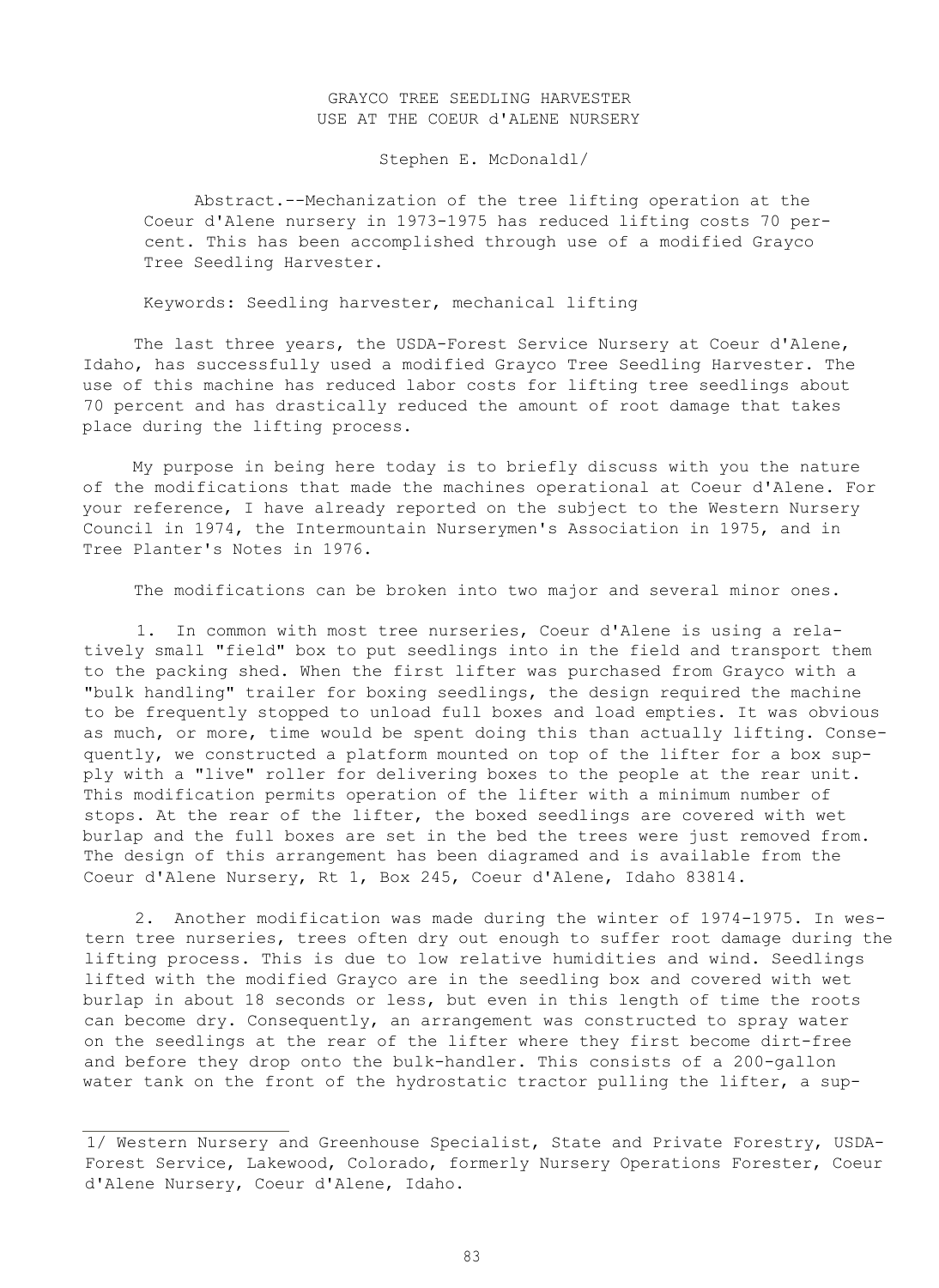ply line to a pump installed on the agitator cam power shaft in the lifter, a regulator, pressure gauge and on-off lever on the lifter adjacent to the pump, supply hoses from the pump to the spray booms of the lifter, and two spray booms, about four feet long, mounted over the rear lifter chain (spraying down), and between the lifter chains (spraying up). This system has been very successful and assures the trees do not dry out prior to reaching the packing shed.

Now several modifications were made. These changes are of smaller scale but in some cases are very important.

3. A two inch diameter shaft, carried on heavy pillow block bearings and having steel discs welded onto it at three points, carries the front of the second lifter chain at the interchange between the first and second chains. This modification allows rocks to still "spring" out of the lifter chain links but limits the degree of link distortion and resultant damage.

4. In collaboration with Ralph Gray of Grayco, the second Coeur d'Alene machine was procured with one wheel that can be hydraulically "leveled." This allows the machine to be leveled where lifting a bed immediately adjacent to one just lifted. Prior to this change, the lifter would shift all trees to the "low" side like an unleveled combine, and the workers on the low side would have to handle all the trees. The result was a stoppage or slow down.

5. Small steel "ears" were welded in above the interchange of the front and rear lifter chains to keep large rocks out of the interchange. This prevented damage to sprockets and links.

6. The first camshaft that vibrates the lifter chains was strengthened. We observed this shaft broke more often than the others because it carried the heaviest loads. The size of the shaft was increased to 1.5 inch diameter, and the cam surfaces were widened to a 3 inch width. The result is a greatly extended life for the shaft.

Numerous other minor modifications were made. However, time will not permit going into them now. I will be glad to discuss them with you individually at a later time.

What are some of the problems we were unable to overcome or that you should be aware of? First, wet weather can make this machine unuseable when critical moisture contents are reached in many soils. The rhythmic agitation which sifts soil from the seedlings can form the soil into balls at this point and the operation must be stopped. This problem will vary from nursery to nursery. If only a few days of these conditions occur, you can usually make up for the delays.

Also, a large supply of spare parts (links, eccentric shafts, etc.,) should be stocked. Breakage is common especially if rocks are present and wear rates are high. If you have a large packing-shed crew, lifter "down" time can be expensive. At Coeur d'Alene a set of links and camshafts will endure from 8-10MM trees. Of course this will vary with nursery soil conditions, size of trees, etc.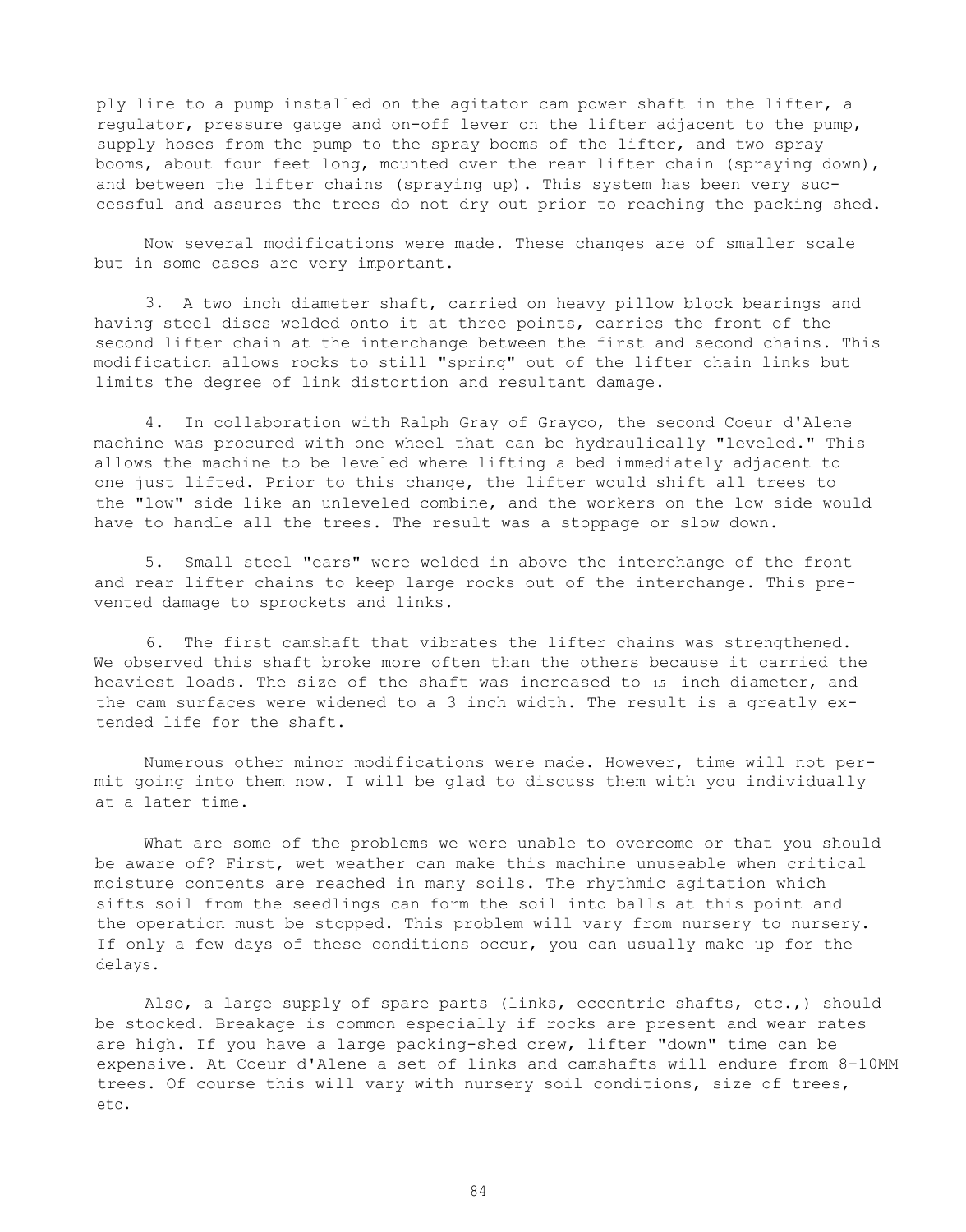I understand the Grayco Company is incorporating many of these hard-earned lessons into modification of their new machines.

In summary, the Grayco Lifter seems to work pretty well under most conditions. The economics of the machine, given today's labor rates, are very favorable even for relatively small operations. There is one last point I would like to make. The system described in this paper that uses field boxes does not fully use the potential lifting rate of the machine. This is because the speed is controlled by the ability of the people to keep up with it when boxing trees. I think the Grayco could lift trees about twice as fast as we could box them at Coeur d'Alene. If we can use large palletized boxes like some nurseries now do, the eleven people on the lifter will be eliminated, and the machine could possibly cover twice as much ground in a day. The question is: "Can or should we change our packing shed set-ups to do this?"